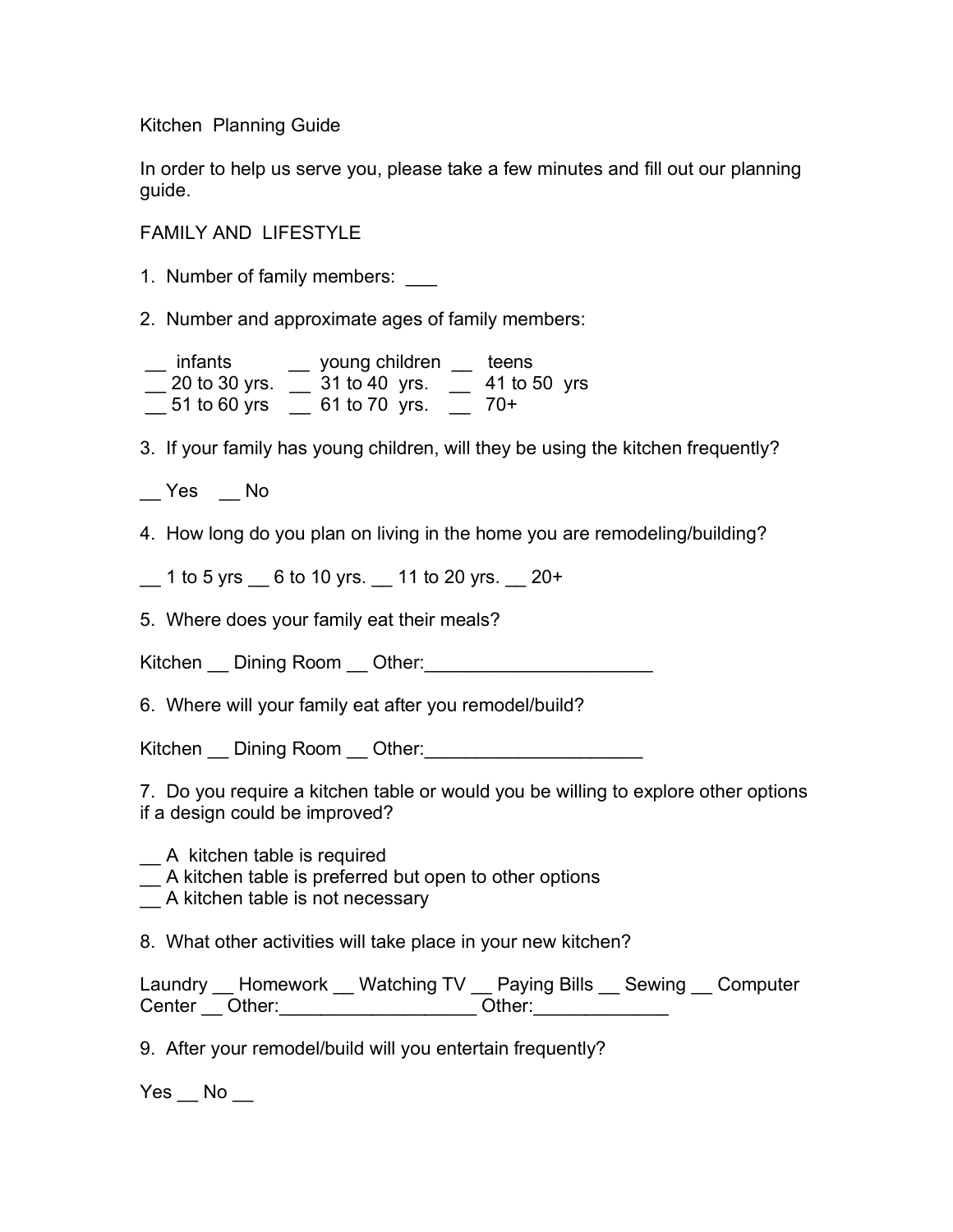If Yes... What is your entertainment style? \_\_ formal \_\_ informal

Do you have \_\_ large or \_\_ small gatherings?

Do your guests help you in the kitchen when you entertain? Yes No

10. How do you shop?

\_\_ For the week \_\_\_ Buy in bulk and freeze

\_\_ For each meal \_\_ Buy non-perishable items in bulk

If you buy in bulk, do you require storage in the kitchen for all or most of these items?

\_\_ Yes \_\_ No

## COOKING STYLE

- 1. Who is the primary cook? \_\_\_\_\_\_\_\_\_\_\_\_\_\_\_\_\_\_\_\_\_\_\_\_\_\_\_\_
- 2. Is the primary cook Left handed or Legipt handed?
- 3. How tall is the primary cook?
- 4. What is the primary cook's cooking style?
- Gourmet Meals **Family Meals** \_\_ Quick & Simple Meals \_\_ Bringing Meals Home \_\_ Baking
- 5. What does the primary cook prefer?
- \_\_ No one else in the kitchen while preparing meals.
- \_\_ A helper in the kitchen when preparing meals.
- \_\_ Family or friends visiting during meal preparation.
- 6. Does the primary cook have any physical limitations?  $\mathsf{\_}$  Yes  $\mathsf{\_}$  No
- 7. Who is the secondary cook? \_\_\_\_\_\_\_\_\_\_\_\_\_\_\_\_\_\_\_\_\_\_\_\_\_\_
- 8. Do the secondary and primary cook prepare meals together? Yes No
- 9. Is the secondary cook left handed or right handed?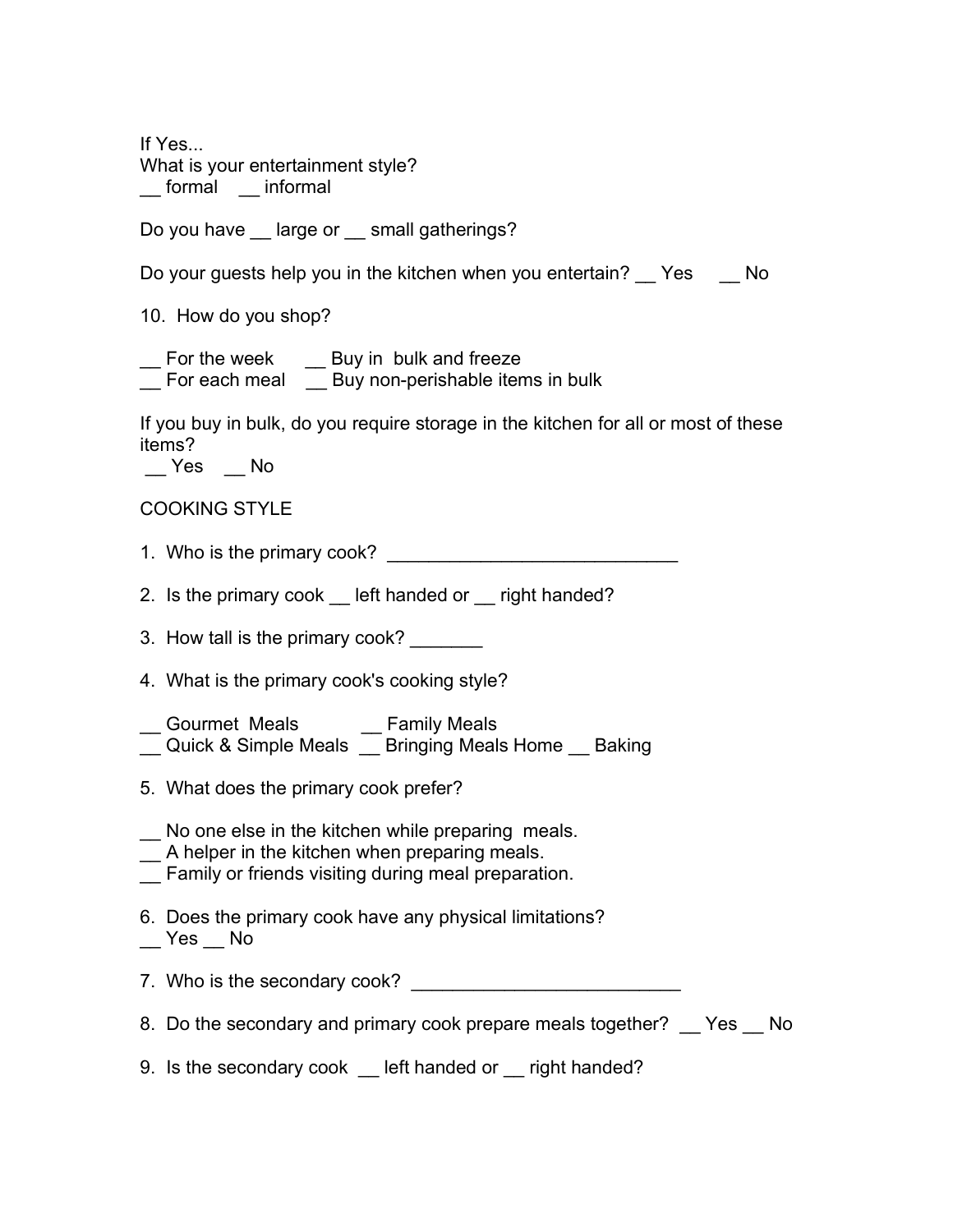- 10. How tall is the secondary cook?
- 11. What are the secondary cook's responsibilities?
- \_\_ Preparing side dishes \_\_ Clean up \_\_ Assist in preparing main course
- 12. Does the secondary cook have any physical limitations?

 $\mathcal{L}_\text{max}$  and  $\mathcal{L}_\text{max}$  and  $\mathcal{L}_\text{max}$  and  $\mathcal{L}_\text{max}$ 

## DESIGN AND STYLE

1. What are your color preferences for your new kitchen?

2. Are there colors you would not want in your new kitchen?

\_\_\_\_\_\_\_\_\_\_\_\_\_\_\_\_\_\_\_\_\_\_\_\_\_\_\_\_\_\_\_\_\_\_\_\_\_\_\_\_\_\_\_\_\_\_\_

3. Have you created a scrapbook of notes, photos, and ideas that you would like to use in your new kitchen?

 $\overline{\phantom{a}}$  , and the contract of the contract of the contract of the contract of the contract of the contract of the contract of the contract of the contract of the contract of the contract of the contract of the contrac

\_\_ Yes \_\_ No

4. If a design could be greatly improved, would you be willing to make structural changes? (i.e. moving windows, doors, and walls)?

 $\mathcal{L}_\text{max} = \mathcal{L}_\text{max} = \mathcal{L}_\text{max} = \mathcal{L}_\text{max} = \mathcal{L}_\text{max} = \mathcal{L}_\text{max} = \mathcal{L}_\text{max} = \mathcal{L}_\text{max} = \mathcal{L}_\text{max} = \mathcal{L}_\text{max} = \mathcal{L}_\text{max} = \mathcal{L}_\text{max} = \mathcal{L}_\text{max} = \mathcal{L}_\text{max} = \mathcal{L}_\text{max} = \mathcal{L}_\text{max} = \mathcal{L}_\text{max} = \mathcal{L}_\text{max} = \mathcal{$ \_\_\_\_\_\_\_\_\_\_\_\_\_\_\_\_\_\_\_\_\_\_\_\_\_\_\_\_\_\_\_\_\_\_\_\_\_\_\_\_\_\_\_\_\_\_\_\_\_\_\_\_\_\_\_

 $\mathcal{L}_\text{max} = \mathcal{L}_\text{max} = \mathcal{L}_\text{max} = \mathcal{L}_\text{max} = \mathcal{L}_\text{max} = \mathcal{L}_\text{max} = \mathcal{L}_\text{max} = \mathcal{L}_\text{max} = \mathcal{L}_\text{max} = \mathcal{L}_\text{max} = \mathcal{L}_\text{max} = \mathcal{L}_\text{max} = \mathcal{L}_\text{max} = \mathcal{L}_\text{max} = \mathcal{L}_\text{max} = \mathcal{L}_\text{max} = \mathcal{L}_\text{max} = \mathcal{L}_\text{max} = \mathcal{$ \_\_\_\_\_\_\_\_\_\_\_\_\_\_\_\_\_\_\_\_\_\_\_\_\_\_\_\_\_\_\_\_\_\_\_\_\_\_\_\_\_\_\_\_\_\_\_\_\_\_\_\_\_\_\_

\_\_ Absolutely not \_\_ I would consider it

5. What do you like about your current kitchen?

6. What do you dislike about your current kitchen?

7. Do you require a recycling center in your kitchen?

\_\_ Yes \_\_ No

If Yes...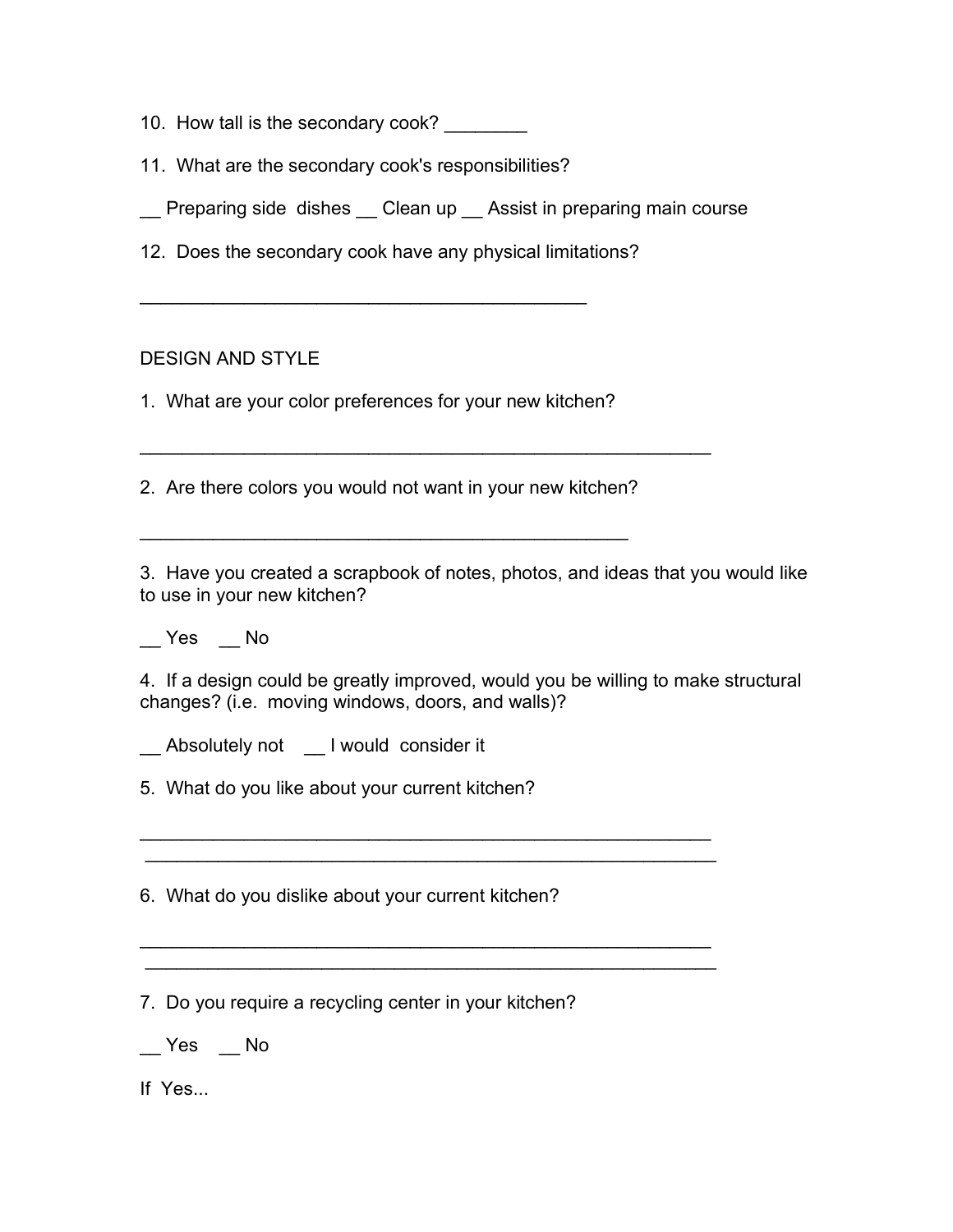How many items do you need to sort?

8. Will you be keeping your existing appliances?

Dishwasher \_ existing \_ new Refrigerator \_\_ existing \_\_ new Oven/Range existing comew

9. What is your style preference for your new kitchen?

\_\_ contemporary \_\_ formal \_\_ country \_\_ traditional

TIME AND BUDGET

1. When would you like to begin your project?

2. When would you like your project completed?

- 3. If you are building, is the kitchen in your contract? \_\_ Yes \_\_ No
- 4. Do you have a budget for this project? \_\_ Yes: \$ \_\_\_\_\_\_\_\_\_\_\_\_\_\_\_\_ \_\_ No

## GENERAL

| 1. Name: |  |
|----------|--|
|          |  |

 $\mathcal{L}_\text{max} = \mathcal{L}_\text{max} = \mathcal{L}_\text{max} = \mathcal{L}_\text{max} = \mathcal{L}_\text{max} = \mathcal{L}_\text{max} = \mathcal{L}_\text{max} = \mathcal{L}_\text{max} = \mathcal{L}_\text{max} = \mathcal{L}_\text{max} = \mathcal{L}_\text{max} = \mathcal{L}_\text{max} = \mathcal{L}_\text{max} = \mathcal{L}_\text{max} = \mathcal{L}_\text{max} = \mathcal{L}_\text{max} = \mathcal{L}_\text{max} = \mathcal{L}_\text{max} = \mathcal{$ 

 $\mathcal{L}_\text{max} = \mathcal{L}_\text{max} = \mathcal{L}_\text{max} = \mathcal{L}_\text{max} = \mathcal{L}_\text{max} = \mathcal{L}_\text{max} = \mathcal{L}_\text{max} = \mathcal{L}_\text{max} = \mathcal{L}_\text{max} = \mathcal{L}_\text{max} = \mathcal{L}_\text{max} = \mathcal{L}_\text{max} = \mathcal{L}_\text{max} = \mathcal{L}_\text{max} = \mathcal{L}_\text{max} = \mathcal{L}_\text{max} = \mathcal{L}_\text{max} = \mathcal{L}_\text{max} = \mathcal{$ 

| 2. Address: |  |
|-------------|--|
|             |  |

3. City: \_\_\_\_\_\_\_\_\_\_\_\_\_\_\_\_\_\_\_\_\_\_\_ State: \_\_\_ Zip: \_\_\_\_\_\_\_

4. Home Phone:  $\blacksquare$ 

5. Work Phone: \_\_\_\_\_\_\_\_\_\_\_\_\_\_\_\_\_\_\_\_\_\_\_\_\_\_\_

- 6. Fax: \_\_\_\_\_\_\_\_\_\_\_\_\_\_\_\_\_\_\_\_\_\_\_\_\_\_\_\_\_\_\_\_\_\_
- 7. New Home Address: \_\_\_\_\_\_\_\_\_\_\_\_\_\_\_\_\_\_\_\_\_\_\_\_\_\_\_\_\_\_\_\_\_\_\_